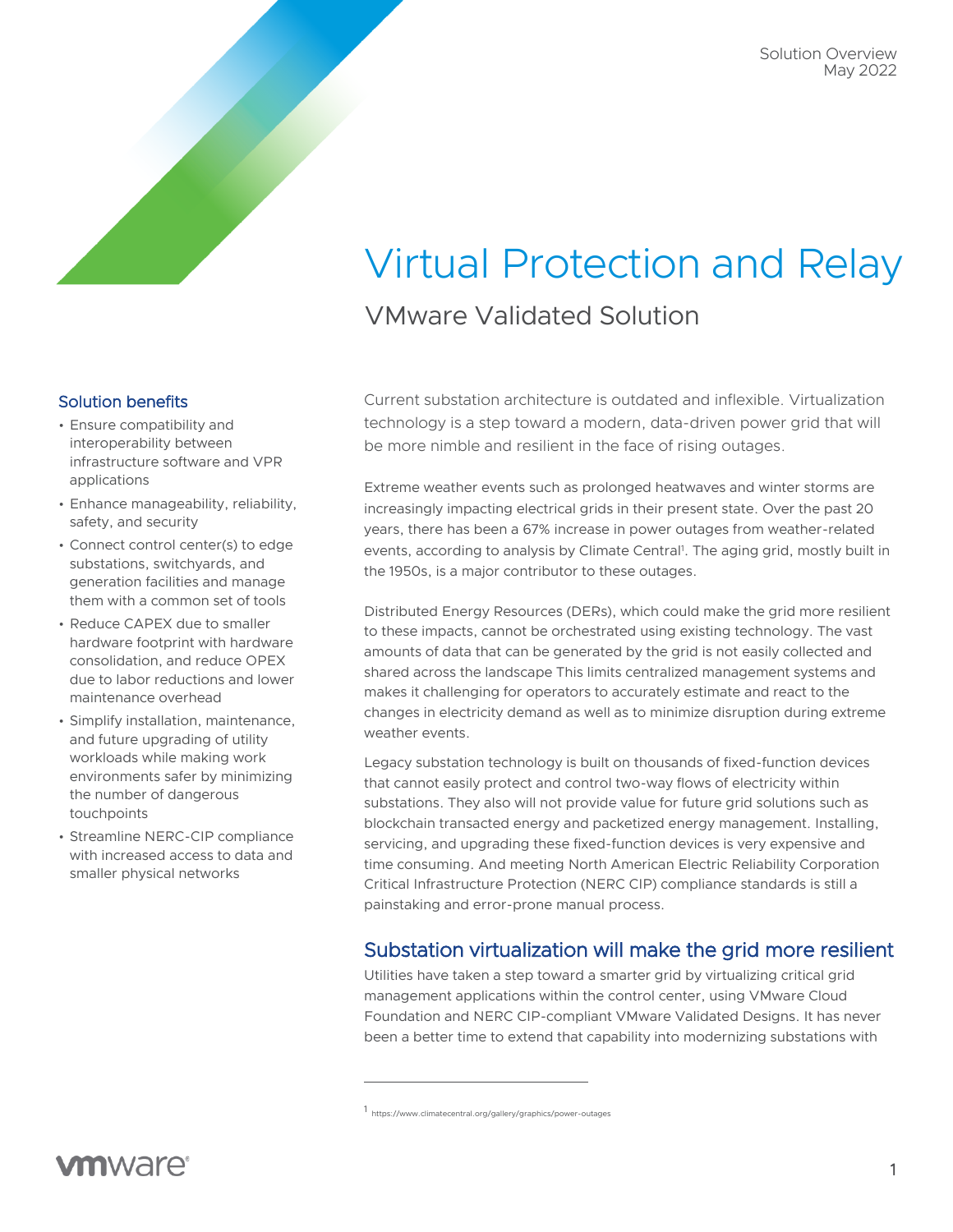Virtual Protection and Relay: VMware Validated Solution

#### Solution capabilities

- Standardized hardware and software platform
	- o Precision Time Protocol (PTP) integration
	- o Realtime monitoring of GOOSE and sample value feeds
	- o Combining network technologies such as HSR/PRP
- Innovative new algorithms incorporating the combined pool of data (e.g.AI/ML)

the availability of IEC-61850-3 certified servers built for substations and VMware vSphere supporting latency-sensitive workloads in the substation.

Modern substations require standardized, flexible, scalable, and secure systems to build a data-driven power grid to improve the local decisions being made in real time (RT) and manage instabilities caused by fluctuating demand and generation imbalances over a wide area—all while remaining secure, resilient, and easy to manage. Modernizing the legacy command-and-control infrastructure within power substations, switchyards, and generations facilities today is a massive undertaking. But virtualization can initially reduce labor and downtime while building a platform with enormous return-on-investment potential.



#### Figure 1. Virtualization platform for the utility grid, with consistent management and operation from the data center/control room to the substation

Utilities are beginning to recognize the need for optimizing and modernizing substations by building more intelligence at the edge. As more data is being generated by an increased number of sensors, the key needed to unlock the ability to continually analyze and act upon this overwhelming volume of information with minimal latency is higher processing power at the edge (substation). The journey to modern substation architecture starts with leveraging standardized, commercial, IEC-61850-3 certified commercial-offthe-shelf (COTS) ruggedized server hardware for the substations, and implementing software-defined automation and control systems. Multiple substation workloads can be virtualized and consolidated onto a single platform, making management of these workloads easier.

VMware, the trusted digital foundation to accelerate innovation, provides a purpose-built platform that meets the security, performance, and manageability requirements for running substation workloads. The VMware Edge Compute Stack (ECS) offers a single platform for running VM and container-based workloads and supports real-time workloads (such as protection relays or other critical components).

# **vm**ware<sup>®</sup>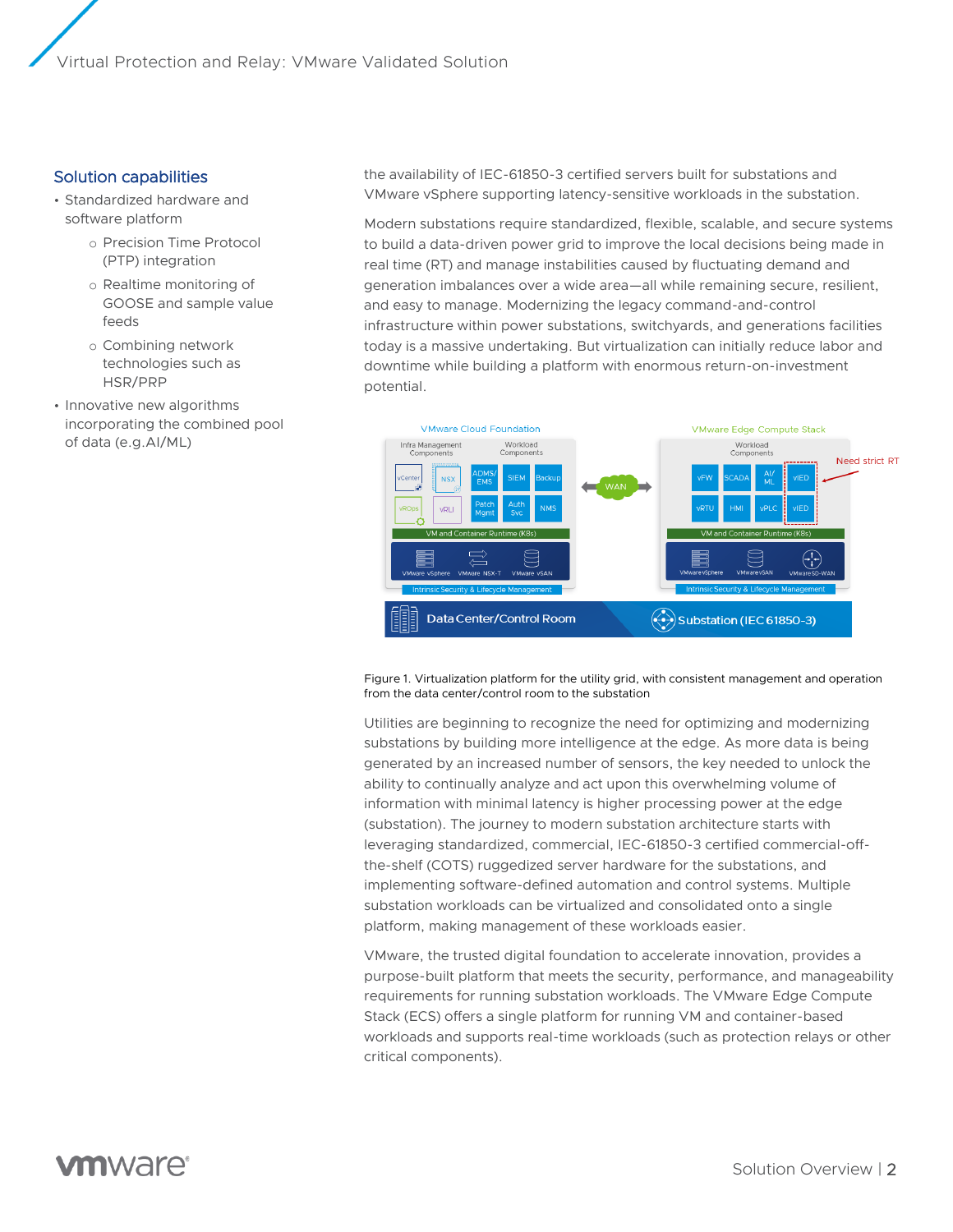## What is Virtual Protection and Relay?

Virtual Protection and Relay (VPR) is one of the essential building blocks for grid modernization. Converting the protection and control functions traditionally served by analog, electromechanical, solid-state, or microprocessor devices (also referred to as IEDs) into software applications running on a COTS ruggedized server with VMware virtualization infrastructure, forms the basis of a VPR system. Because all the components of VPR are in software, utilities can greatly simplify the commissioning of a new VPR system and its ongoing operation.

VPR can leverage the faster and more recent CPU architecture found in modern server technology. The hypervisor layer, with its real-time capabilities, delivers the deterministic, low-latency execution environment for VPR to allow it to deliver its functionality. Other VPR benefits include reduced hardware footprint, simplified life cycle management, and much-needed flexibility.

## VMware-validated VPR solution

Intel and VMware are jointly working on validating VPR applications on COTS ruggedized servers that are certified to IEC 61850-3/IEEE 1613, making them suitable for the harsh environment of substations. These servers run VMware Edge Compute Stack, which consists of:

- VMware vSphere is the industry-leading type-1 hypervisor. It is now capable of being a real-time hypervisor to support strict, low-latency execution of realtime workloads as required by VPR applications.
- **VMware Tanzu Kubernetes Grid** is VMware's multi-cloud Kubernetes (K8s) distribution for running modern applications, micro-services. TKG delivers full lifecycle management of K8s clusters and is integrated with vSphere.
- VMware vSAN software defined storage delivers hyperconverged infrastructure (HCI) at the edge. HCI enables multiple servers to pool their storage resources and make them available to all the workloads running on those servers.

## **vm**ware<sup>®</sup>